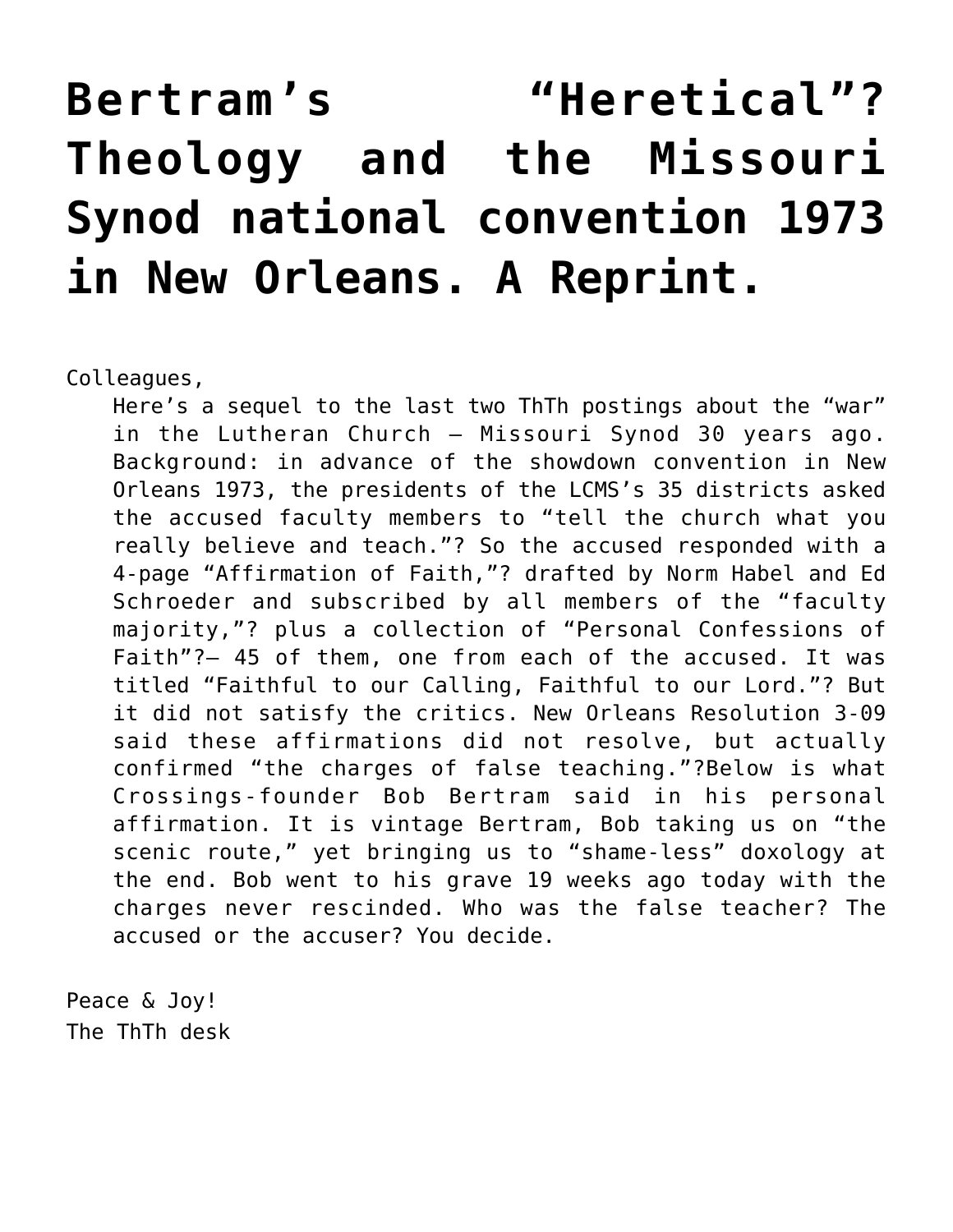## *Robert W. Bertram Chairman of the Department of Systematic Theology, Professor of Historical and Systematic Theology*

*What could possibly be so important about my faith that I should now be asked to publish it like this "for use in discussion forums"? What is there about my faith that is all that interesting? Certainly not the fact that this faith is mine. That is hardly what makes it important. Then what does? Is it the fact that, being a pastor and teacher, I am in a position to impose my faith on others? True, that influence upon others, which is why I need to be controlled by the church's ordination, does render what I believe a matter of public concern. Still, all this only pushes the question back farther yet. If what is important about my faith is that it might influence the faith of others, then why is the faith of these others so important in the first place? Why is the faith of any Christian important.?*

*If Jesus our Lord could say to His converts, "Great is your faith," what was it about their faith that was great? How could He say about their faith that that was the thing which "made you well" or "saved you"? Why do we say of our own faith that it is that and that alone, quite independently of the good things our faith does, which endears us to God?*

*What is so great about faith? Is it the fact that our faith is not our own doing but God's, by grace alone? But that is not uniquie with faith; that much is true also of our loving, our forgiving and all the other gifts of the Spirit we receive. If that has been our big reason for extolling faith, namely that it is the work of God, then no wonder we sometimes sound so Reformed, emphasizing SOLA GRATIA in a way which deemphasizes*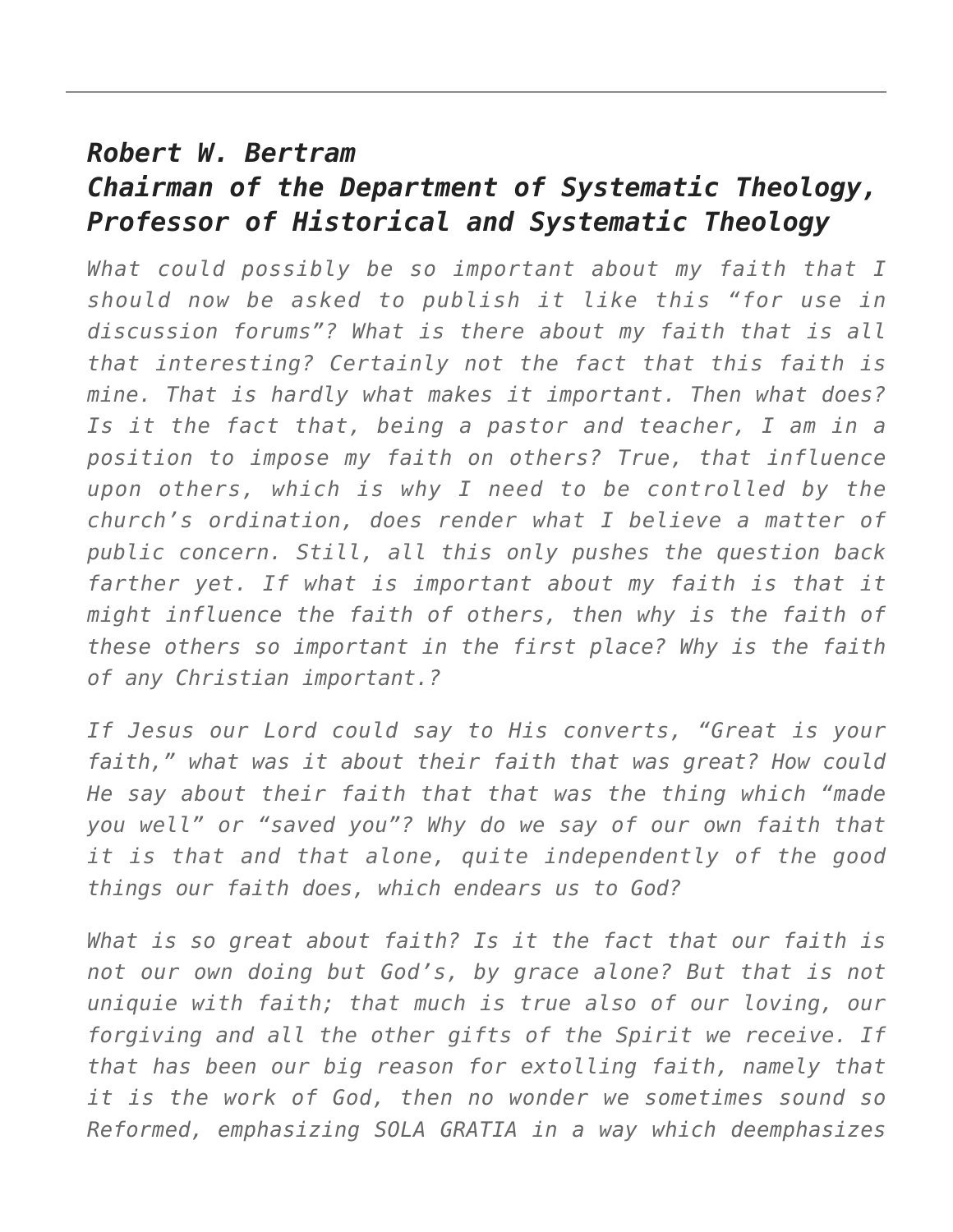*SOLA FIDE. Unless the AUGSBURG CONFESSION is mistaken, the only way truly to say SOLA GRATIA is to say SOLA FIDE.*

*Why is faith special? Is it because faith believes what God says and that way is sure of being right? Of course, that is what faith believes, God's Word, and His Word is always right. But merely agreeing with Him does not make us right. For one of the things God says is that we are all wrong. "None is righteous, no, not one; no one understands." "All men are liars." It is tempting to want to disprove that judgment upon us — of all things, by agreeing with it. For then wouldn't we at least be right about THAT: about how wrong we are? But God does not fall for tricks like that. Nor is He impressed with how right we are about Bible history. So what if I do believe (as I do) that the Israelites crossed the Red Sea dry-shod or that Jesus was born of a virgin or that He rose from the dead? That much, says God with a shrug, the devils also believe. So then that could hardly be what distinguishes faith as great, namely, how right it makes us to believe what God says.*

*But there is one thing which God says, one Word of His, which is different: not His word as law but His Word as promise. That promissory Word does change us from wrong to right if and as we believe it. That, finally, is what is great about faith: in our faith God's promise comes true. He promises to forgive us, but only in trusting that promise do we get forgiven. If His promise goes unbelieved, it goes unfulfilled. A man can promise with all his heart that he loves his wife, but if she disbelieves him, she is not getting loved; his promise is thwarted. With God's other Word, His judging Word, faith makes no such difference. His judgment that we are sinners applies whether we believe it or not. But not so with His promise. That depends on being believed. Not that faith CREATES the promise. The promise is not something subjective, man-made. The promise is as real as God and it simply stands independently, the way a*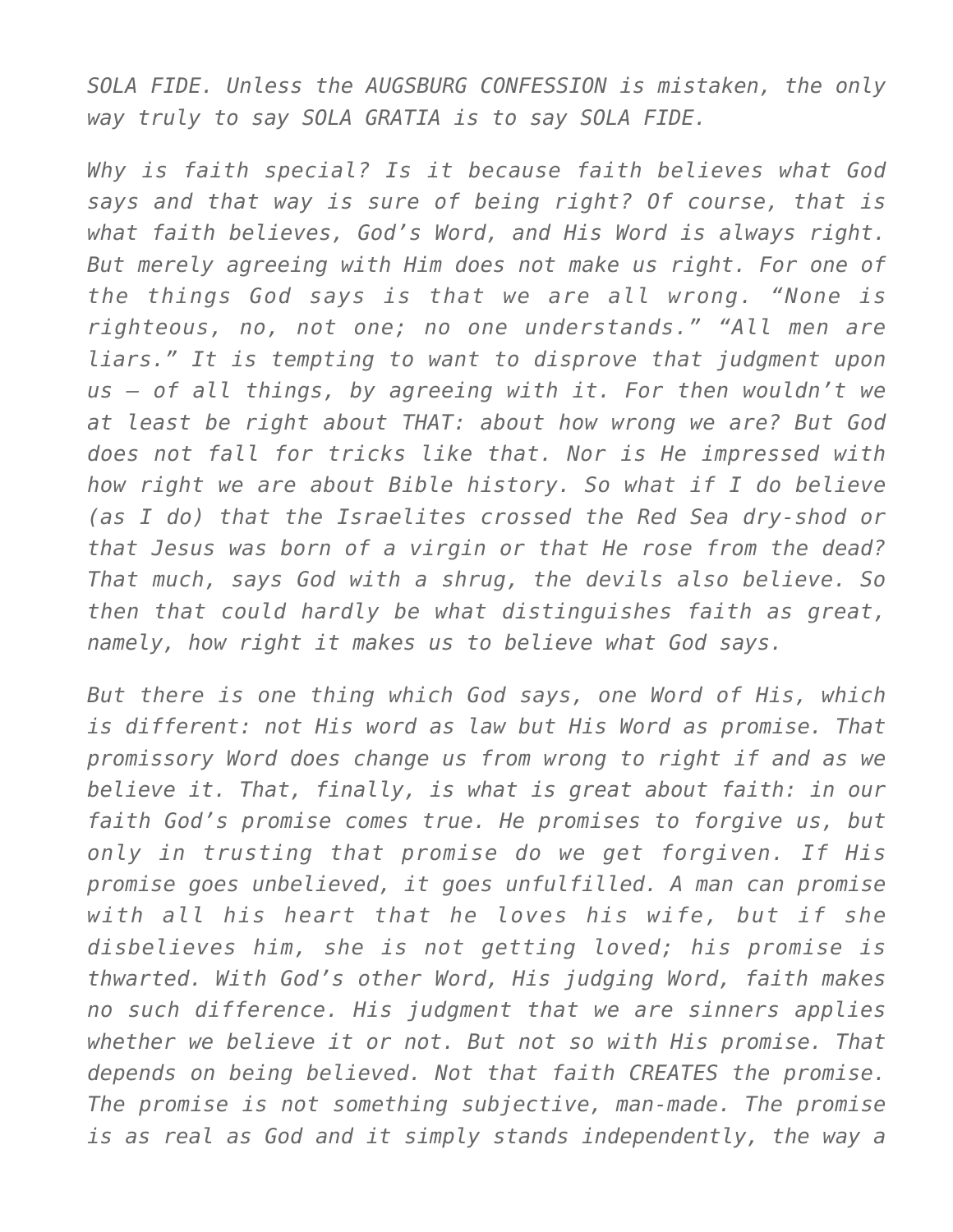*man's Baptism does or the Body and Blood in Christ's Supper, whether it is accepted or denied. But if it is denied, it stands as judgment and no longer as promise. Still, its original purpose is promise, and the promise is meant to be enjoyed. That is what faith is, enjoying the promise.*

*The one trouble with faith is not that it isn't great but that it is so scarce, even in the staunchest believers. But isn't that a criticism of us? It is. Then does judgment have the last word after all? Not really. The dear God, bless Him, takes our scarce faith and "reckons it to [us] for righteousness." Not that our FAITH isn't already righteous or that God first has to pretend that it is righteous. Our faith, what there is of it, is indeed righteous. The trouble is, our tiny faith is more than outweighed by its opposite, our unfaith — for example, our worry, which Jesus equates with faithlessness and, in turn, with hatred of God. Yet God "reckons" that tiny faith to me, to all of me, including the unbelieving me, as wall-to-wall righteousness. Which is enough righteousness for a man to live off of for the rest of his life. That is, forever. God treats believing sinners as whole righteous persons, but PROPTER FIDEM. Because of our faith, timid and paltry though it is, God is delighted with us whole and entire. But why? Ah, there at last is the question by which all theology and all theologians are to be tested for their biblicalness. Why does God count us meagre believers as altogether right when in fact we are still desperately wrong? What is it about our faith, even our faltering faith, which prompts Him to pay us such sweeping compliments?*

*The reason, quite simply, is the one whom our faith is faith in, Jesus the Christ. Either He is the Christ, and in that case our faith in Him is vindicated. Or He is not the Christ, and then are we of all men the most miserable. If it should turn out at the end of history, in The Last Analysis, that Jesus is*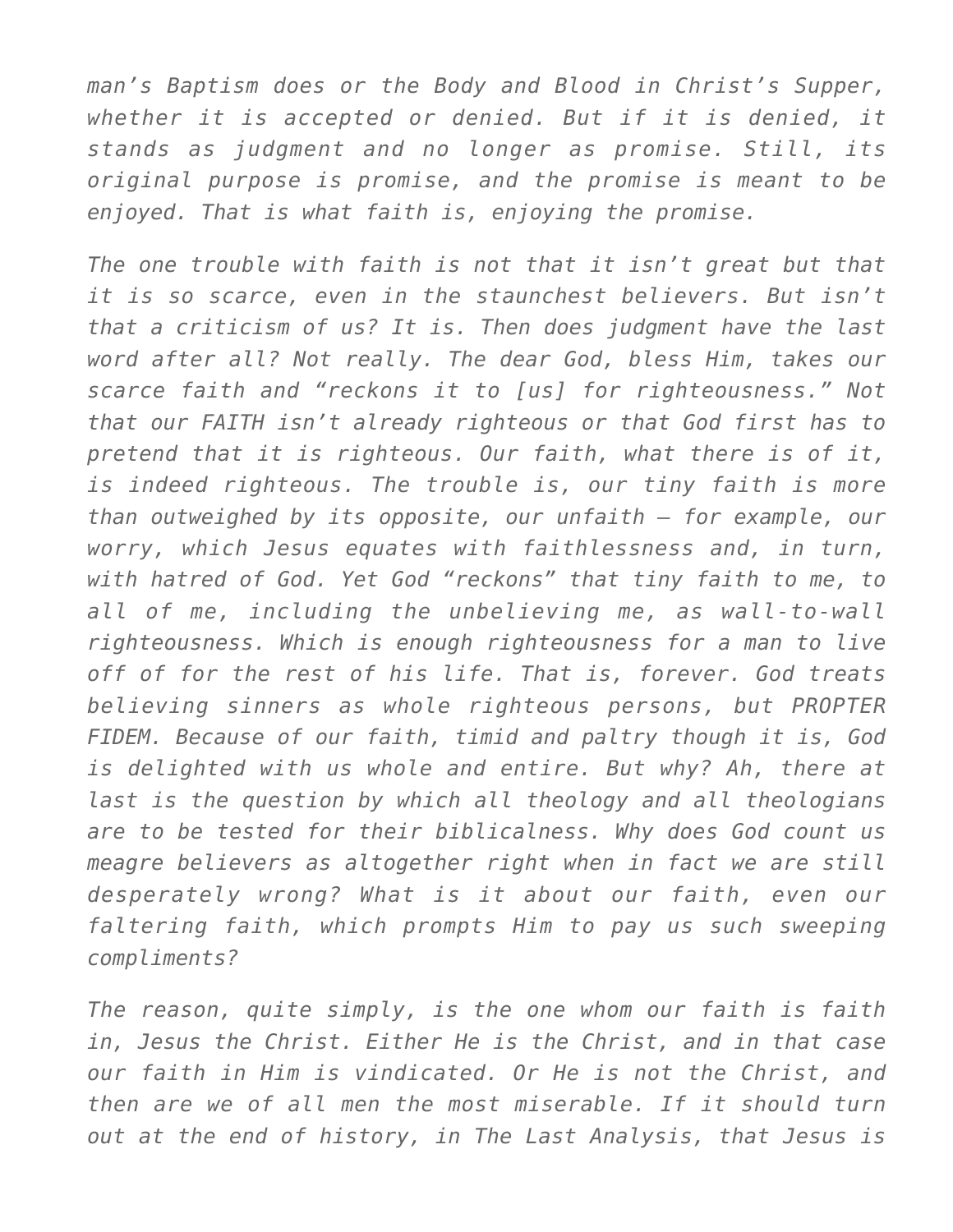*not Lord after all, then our faith in Him, no matter how sincere, will be exposed as the very opposite of "great." It will be an everlasting reproach to us. All the more so with public teachers and pastors like me, who have in addition led others into this same faith, including our own families. Yet trust Him we do, as the Christ of God and our very Lord, and stake our lives on Him. Because it is in Him that we believe, and not for any other reason, we dare therefore to hope that God finds our poor faith, finds us ourselves, a joy to behold.*

*This Jesus, whom we believe to be the only-begotten Son of God, is the only man among us who has been truly right. But He has been right FOR US, in our stead and on our behalf, even to the point of being made wrong for us — He who knew no wrong. Because He is for us, we believe that the One whom He called God is the only God there is and, being the Father of Jesus, is therefore a Father to us as well. Though we do not deny that there are other spirits, even spirits who may heal and who impel men to superhuman activity, we do believe that that Spirit by whom the risen Christ and His Father have spirited the Christian community is the only Spirit deserving of the title "Holy."*

*Because Christ Jesus is "for us men and for our salvation," we do by believing in Him so identify with Him that we take His death to be our death and His resurrection our resurrection. Andwe believe that God concurs in that identification and will see it through. Believing this, we are liberated as never before to take also the criticism of God's law, killing though that is, and actually have found such dying profitable for living. We call that the "joy of repentance" or "the dear holy cross."*

*In fact, since Jesus Christ is PRO NOBIS, for us, we who believe in Him (though we are originally from many different*